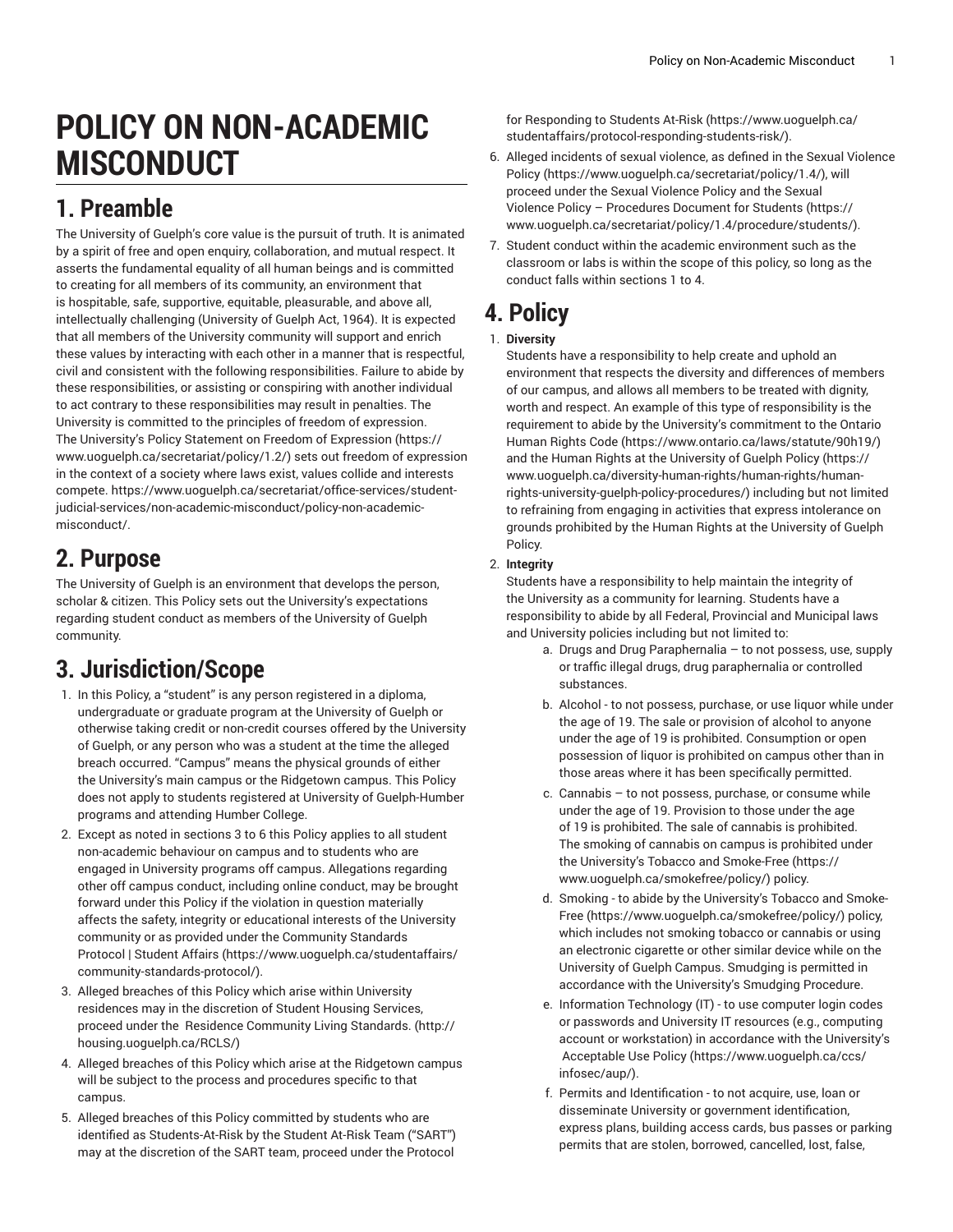altered or expired. To not loan any of your identification to others nor alter or produce fake identification.

g. Cooperation – to abide by the written directions or instructions of Campus Community Police when acting within the scope of their authority. To abide by any non-monetary penalties imposed by the University under this Policy, the Sexual [Violence](���K��4e��{S��r	��O]��C����V���*p������wA) Policy ([https://](���K��4e��{S��r	��O]��C����V���*p������wA) [www.uoguelph.ca/secretariat/policy/1.4/](���K��4e��{S��r	��O]��C����V���*p������wA)) or the [Human](�0���d�A5�<i��+��JN�d�t���:��ò�l�K��9��k�F�\Ŷ!/vx�-^�]7���l�1��­?��[^i�fM��H����/����
"{���{"69�d*) [Rights](�0���d�A5�<i��+��JN�d�t���:��ò�l�K��9��k�F�\Ŷ!/vx�-^�]7���l�1��­?��[^i�fM��H����/����
"{���{"69�d*) Policy ([https://www.uoguelph.ca/diversity-human](�0���d�A5�<i��+��JN�d�t���:��ò�l�K��9��k�F�\Ŷ!/vx�-^�]7���l�1��­?��[^i�fM��H����/����
"{���{"69�d*)[rights/human-rights/human-rights-university-guelph-policy](�0���d�A5�<i��+��JN�d�t���:��ò�l�K��9��k�F�\Ŷ!/vx�-^�]7���l�1��­?��[^i�fM��H����/����
"{���{"69�d*)[procedures/\)](�0���d�A5�<i��+��JN�d�t���:��ò�l�K��9��k�F�\Ŷ!/vx�-^�]7���l�1��­?��[^i�fM��H����/����
"{���{"69�d*), as well as any interim measures.

#### 3. **Learning**

Students have a responsibility to help support community members' access to the tools they need to engage in their learning and development, both in and outside of the classroom. An example of this type of responsibility is the requirement to abide by the following:

- a. Access to University Property to respect posted hours and limits on entry where such conditions exist.
- b. Property to not destroy, tamper with, deface or vandalize, monopolize, unlawfully access, remove, obtain through fraudulent means, or possess property not your own, including but not limited to property of the University and personal property.
- c. Disruption to not interfere with the normal functioning of the University, nor to intimidate, interfere with, threaten or otherwise obstruct any activity organized by the University, including classes, or to hinder other members of the University community from being able to carry on their legitimate activities, including their ability to speak or associate with others.

#### 4. **Safety**

Students have a responsibility to support an environment that enables all members of the University Community, including students, faculty, staff, visitors and guests to be safe and free from harm. An example of this type of responsibility is the requirement to abide by the following:

- a. Harassment to treat all members of the University community with respect and without harassment. Harassment is defined as any attention or conduct (oral, written, virtual, graphic or physical) by an individual or group who knows, or ought reasonably to know, that such attention or conduct is unwelcome/unwanted, offensive or intimidating. Examples include but are not limited to bullying, and hazing. Hazing is further defined in the University's [Anti-Hazing](f��>/�J����!#�����"��NB�&e��?����Xy8>�IO/���G}�*�|����) Protocol ([https://](f��>/�J����!#�����"��NB�&e��?����Xy8>�IO/���G}�*�|����) [www.uoguelph.ca/studentaffairs/anti-hazing-protocol/\)](f��>/�J����!#�����"��NB�&e��?����Xy8>�IO/���G}�*�|����).
- b. Bodily Harm to not engage in activities that are likely to endanger the health or safety of yourself or another person, or to assault or threaten to assault another person or to knowingly cause another person to fear bodily harm.
- c. Firearms and Other Weapons to not possess or bring onto campus any firearms, weapons, or replicas (examples include but not limited to: BB guns, slingshots, paintball guns, firecrackers, gunpowder or any other forms of unauthorized hazardous materials). Students are not allowed to use any objects to injure, threaten or intimidate a person.
- d. Fire and Life Safety Equipment to not tamper or interfere with, discharge or activate any life safety or fire equipment

on campus unless for the purposes of responding to an emergency. Life safety equipment includes but is not limited to defibrillators, fire extinguishers, fire alarms and emergency phones.

e. Guests - to take reasonable steps to ensure their guests comply with this Policy. Students may be held responsible for any breach of the rules committed by their guests on campus.

#### 5. **Interim Suspension**

If a student has been charged with a breach under this Policy and a student's conduct raises a reasonable apprehension of harm to the student or to others at the University, or the normal functioning of the University, the President or designate may, in their discretion, implement an interim suspension order. A Judicial Hearing will be undertaken as soon as possible and, barring extenuating circumstances, no longer than fourteen working days from the laying of the charge.

#### 6. **Penalties**

- a. Upon a finding of a breach of the Non-Academic Misconduct Policy, the Judicial Committee may impose one or more of the following penalties:
- b. Warning A warning makes clear that the misbehavior must not be repeated and identifies the consequences of a repeat breach.
- c. Non-academic Probation The Committee may place a student on non-academic probation for such period of time as the Committee deems appropriate. A student who has been placed on non-academic probation will normally, on a subsequent breach of the Policy, pay any conditional fine given by the Committee. When a student is found responsible for a subsequent breach of the Policy, the Committee may also impose additional penalties, in addition to the payment of a Conditional Fine. In keeping with the principle of progressive discipline, the penalties for a subsequent breach of the Policy may be more significant than when a student is found responsible for a first offence, including potentially recommending the penalty of suspension or expulsion.
- d. Forbid Entry to Certain Premises The Committee may forbid entry to any building or buildings, or areas of the University's premises, for a period of time deemed appropriate. Students who have been forbidden entry to certain premises shall be the subject of a Trespass Order issued by Campus Police.
- e. Removal of Objects The Committee may order a student to remove objects from the University's premises or any part thereof, for such period of time as it deems appropriate.
- f. Restrictions on Computing Privileges The Committee may make recommendations to the University's CIO or designate as to appropriate restrictions on a student's University computing privileges, as well as the period of time such restrictions should be in force.
- g. Restitution The Committee may order the student to pay the cost(s) or any portion of the cost(s), of any damages to University property or private property destroyed in whole or in part by the student.
- h. Fine The Committee may order the student to pay a fine of any amount, up to a maximum amount of \$1000 per breach.
- i. Conditional Fine The Committee may order a conditional fine of any amount, up to a maximum amount of \$1000 per